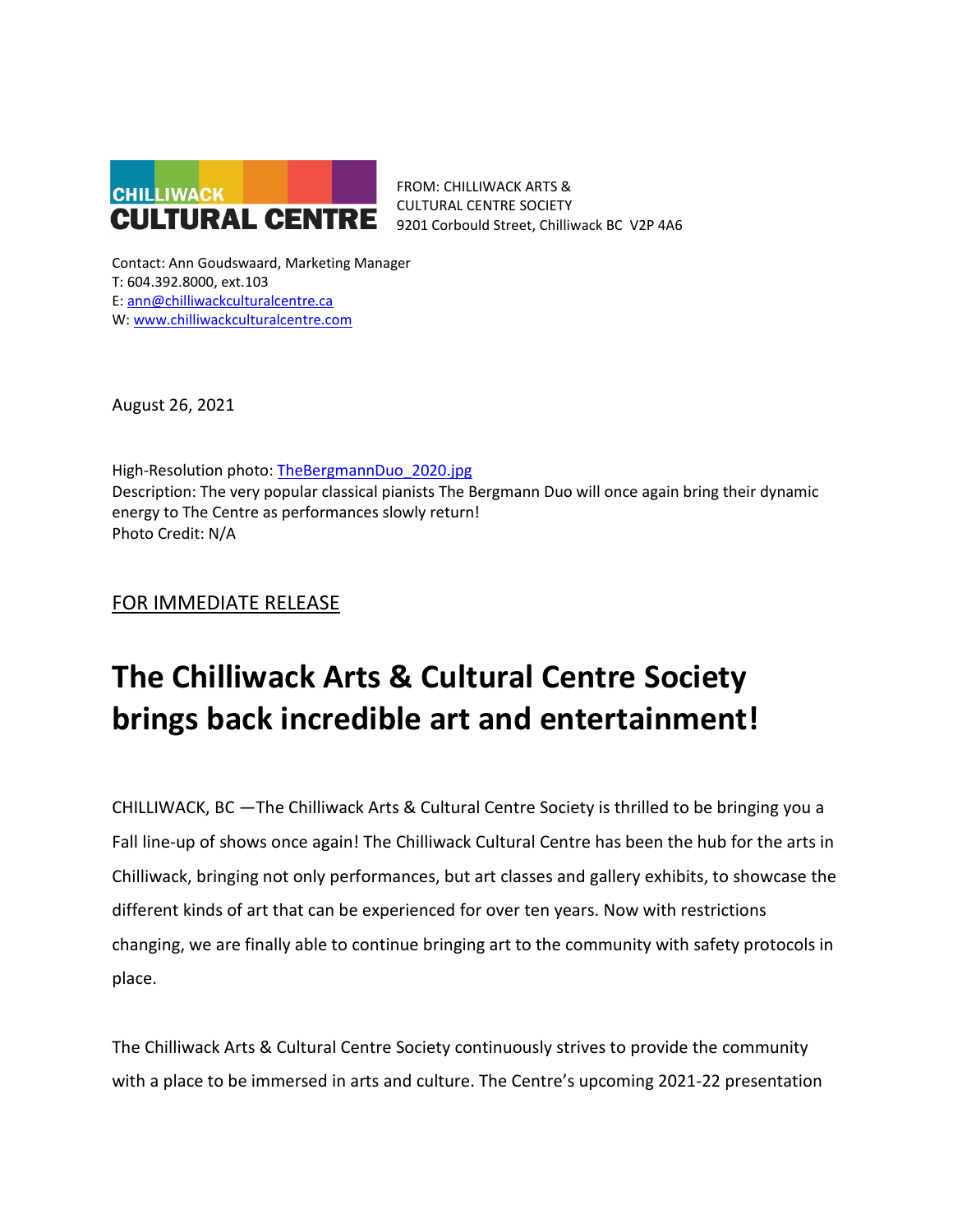season promises to continue with that goal. With a seven-show lineup for the fall, The Society will inspire the community with a wonderful selection that ranges from energetic dance performances to an enthralling theatre show and a diverse collection of music shows.

Full of passion and creativity, Ballet Jörgen makes their return with *Creations in Isolation*, a program that took the challenges of COVID-19 and pushed the dancers and choreographers to take a new artistic approach to their medium. Filled with original ballets, as well as excerpts from Swan Lake, Romeo & Juliet, and more, this is ballet like you've never seen before.

*Billy Bishop Goes to War* will have patrons white-knuckling their way through the incredible adventures of one of Canada's greatest World War 1 pilots in this fantastic musical. ACE Productions brings a fresh interpretation to one of Canada's most enduring plays, with a musical so full of humour, hellfire, and the boldness of Billy Bishop's extraordinary career. This captivating show is the perfect way to enjoy the thrills of live theatre.

The popular Bergmann Duo, Elizabeth and Marcel, promise to delight and enchant with *Pictures at an Exhibition*, a presentation of Mussorgsky's timeless masterpiece of the same in a transcription for two pianos. Communicating with an audience and bringing joy and inspiration through piano, the world-renowned duo will share an experience that you do not want to miss.

The Centre is also pleased to share the return of the *Boomerang* series. *Boomerang Five* will feature NAXX, and a lineup of musicians playing a unique mix of folk, lo-fi and hard rock. Next in the series will be *Boomerang Six*, featuring Floe Pham, with an evening of alternative folk, and rock and roll!

Kicking The Centre into the Christmas spirit, and also here to take you on a sentimental and nostalgic musical journey is *An Evening with Sinatra: Big Band Classics and Holiday Magic.* The Bruce James Orchestra, a 17-piece powerhouse Big Band, and crooner Steve Maddock, will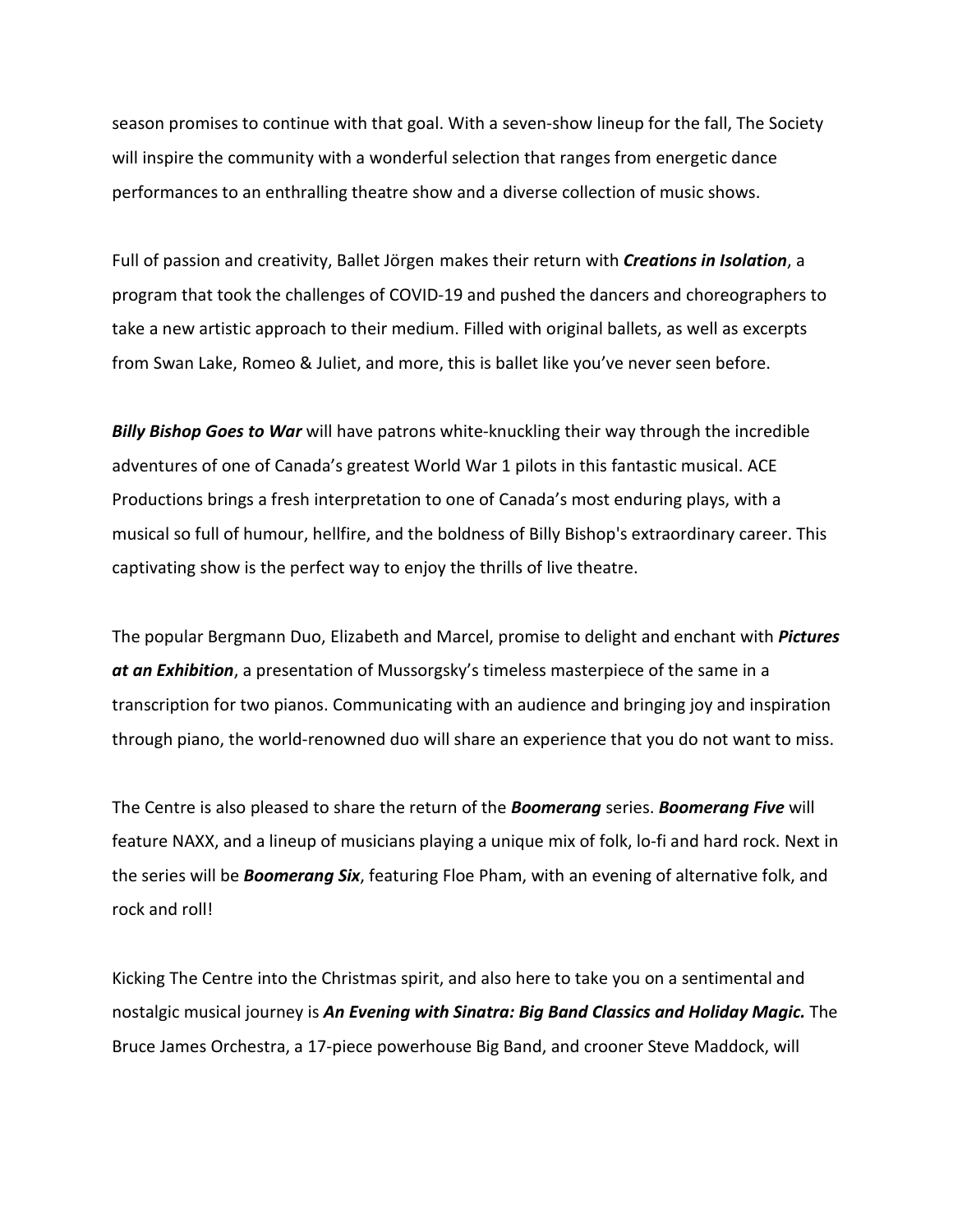share a vibrant mix of beloved ballads, traditional jazz standards, and classic holiday favourites, in an ode to Frank Sinatra.

Finishing off the exciting lineup of shows this fall season is the breathtaking *Winter Harp.*  Wrapping you snugly in the Christmas spirit, *Winter Harp* will combine flutes, violin, rare medieval instruments, percussion, poetry and songs to create a concert hauntingly beautiful.

With the constantly changing environment of a COVID-19 world, The Society is working hard at keeping pace and making sure that The Centre is following all recommendations, policies, and orders laid out by Fraser Valley Health Authority, the Provincial Health Officer, the Province of B.C., and the Government of Canada. Face masks are once again required in all public indoor spaces, so you will be required to wear one while inside the Chilliwack Cultural Centre.

Thank you for your continued trust and support of the Chilliwack Cultural Centre. We look forward to welcoming you back!

For more information about dates and times, and to purchase tickets, contact the Centre Box Office, online at [www.chilliwackculturalcentre.ca,](http://www.chilliwackculturalcentre.ca/) or by calling 604-391-SHOW(7469).

 $-30-$ 

Ann Goudswaard, Marketing Manager T: 604.392.8000, ext. 103 E: [ann@chilliwackculturalcentre.ca](mailto:ann@chilliwackculturalcentre.ca)

**Chilliwack Cultural Centre**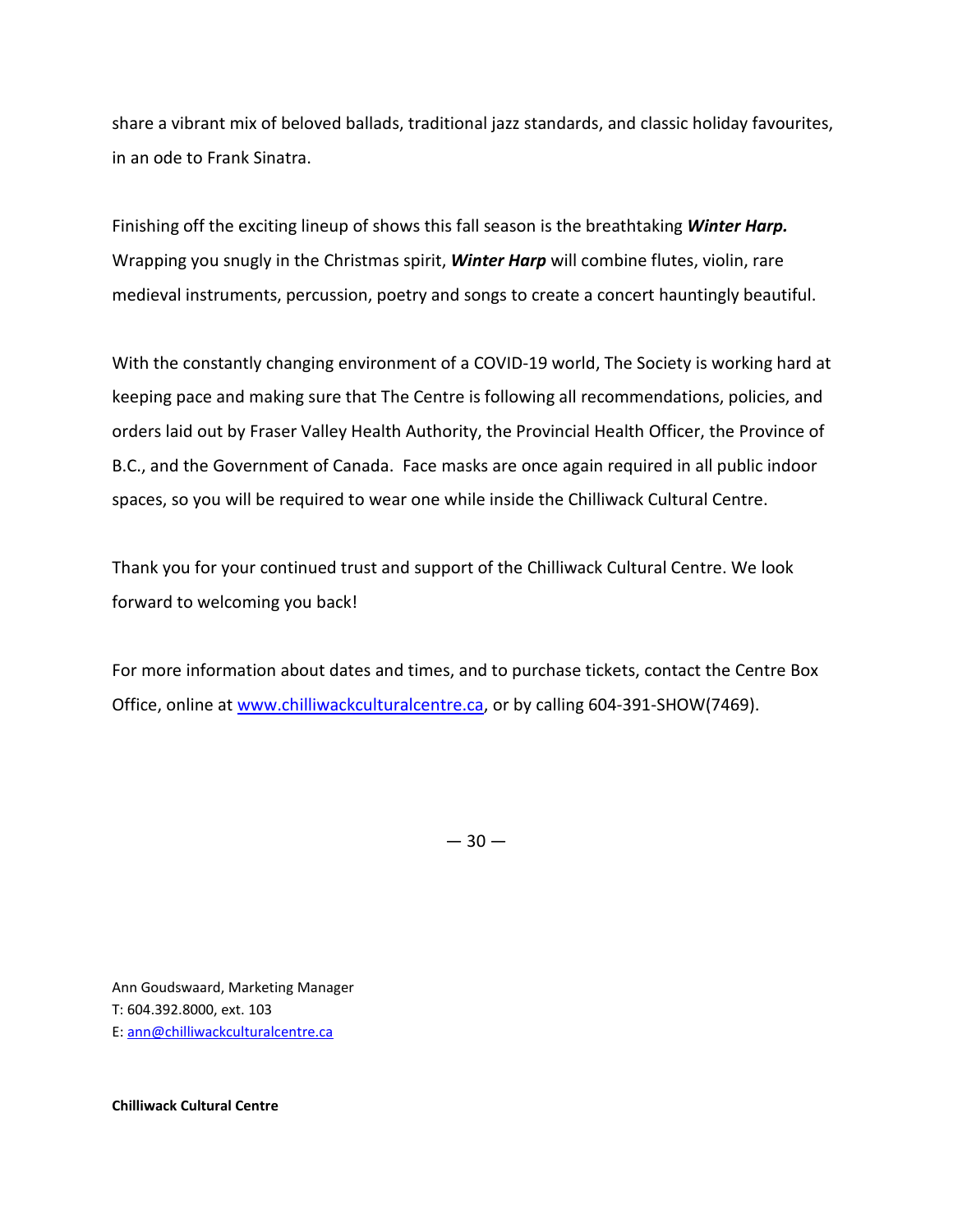Owned by the City of Chilliwack, the Cultural Centre houses two unique performance venues, an art gallery, music instruction studios, arts and crafts studios, meeting rooms, offices, and is home to the Chilliwack Academy of Music and the O'Connor Group Art Gallery and the Canadian Tire Lobby. Since opening in 2010, over 360,000 tickets have been sold through the Centre Box Office, with a value close to \$6,000,000. The Centre is overseen by The Chilliwack Arts & Cultural Centre Society on behalf of the City.

## *Chilliwack Cultural Centre highlights:*

- 597 seat performance theatre
- 168 seat recital hall / rehearsal space / dance studio / meeting space
- Chilliwack Art gallery (22-foot high display area)
- 21 music instructional rooms
- Arts, crafts and performance studios
- Storage and Archival Resource Room

## **Chilliwack Arts & Cultural Centre Society Board of Directors**

Kim Harder – President Jacquie Simpson – Vice President Janet Carroll - Vice President Rick Paulding – Treasurer Mark Evered – Secretary

#### **Directors at Large**

Melissa Geddes Karen Ireland Kim Lawrence Cynthia Robinson

#### **Ex-officio**

Jeff Shields – City Council Liaison Ryan Mulligan – City Staff Liaison

# **Chilliwack Arts & Cultural Centre Society Partners**

City of Chilliwack Chilliwack Arts & Cultural Centre Society Chilliwack Academy of Music Chilliwack Lions Club Chilliwack Players Guild Chilliwack School of Performing Arts Chilliwack Visual Artists Association